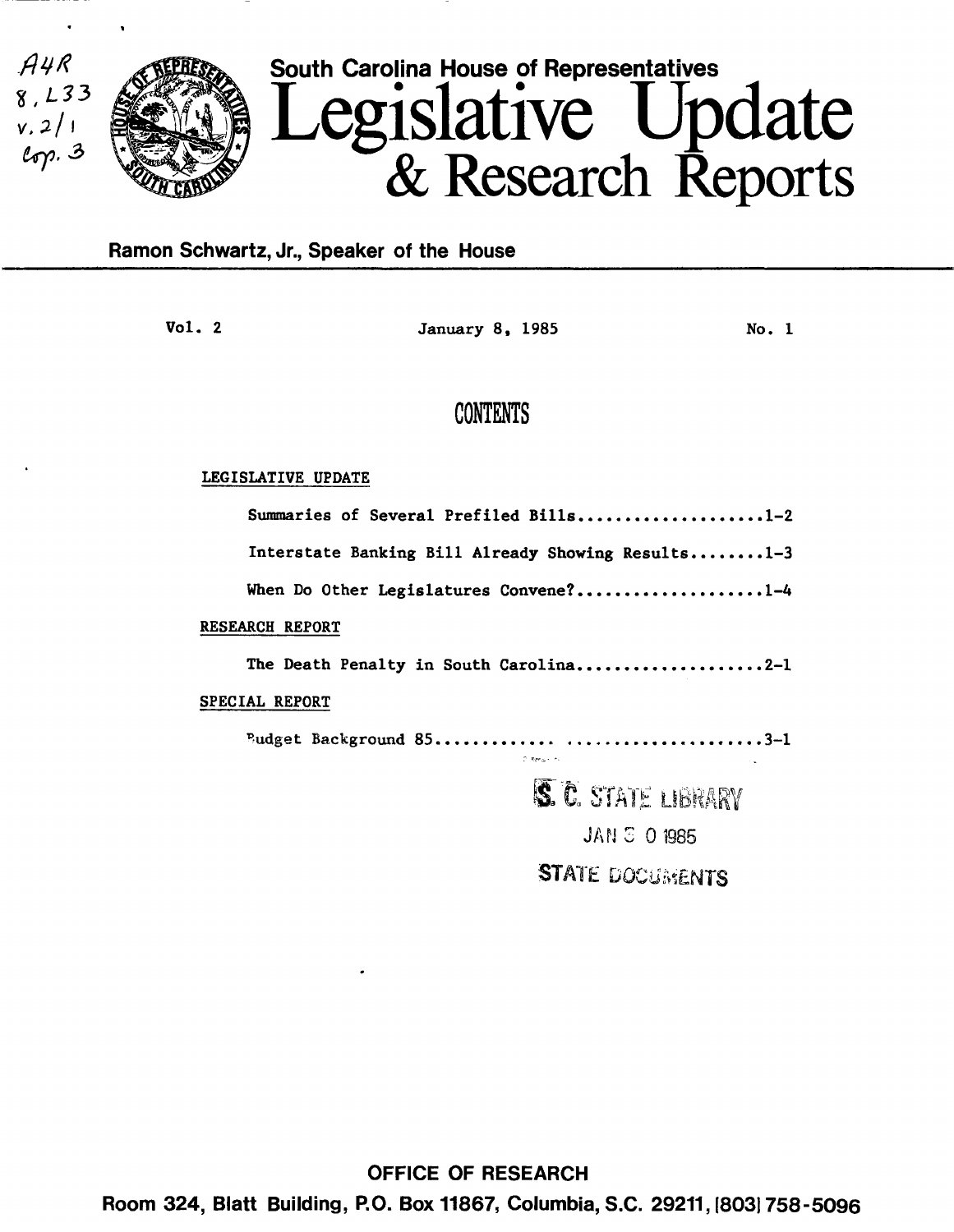# *Legislative Update*

## Summaries of Prefiled Bills

The following summaries (by no means complete or exhaustive) briefly examine some of the bills which have been prefiled with the Clerk of the House to date. Bills are grouped according to the same general categories that were used to organize the *Preview 85.*  More prefiled bills will be presented in the next issue of *Legislative Update.* 

## Financial

Increase in tax deductions (H.2020). This bill would increase deductions allowed from \$1,200 up to \$6,000 for retirement pay from federal civil service, the armed forces, and annuity programs. This amount would annually be adjusted to take 'inflation into account. Additionally, survivors of retired persons could retain the same amount of deductions.

#### Justice

Remove the Governor's reprieve and commutation powers (H.2015). A proposed Constitutional Amendment that would delete Section 14 of Article IV which allows the governor to change a death sentence to one of life imprisonment.

Pharmacy robbery (H.2017). This would create three new separate offenses: pharmacy robbery, pharmacy larceny and armed pharmacy robbery. Pharmacy robbery and pharmacy larceny would carry penalties of not more than 20 years in prison or \$25,000 in fines or both. Armed pharmacy robbery, which occurs when a persons using a weapon and endangers the lives of others, would have a penalty of not more than 25 years in prison and/or a \$35,000 fine.

Mandatory life sentence (H.2019) When a person is convicted three times for certain crimes, the solicitor would be obligated to call for a life sentence. This removes the discretionary powers of the solicitor when invoking sentencing.

Jury source list (H.2026). The source for jurors would be a list provided by the Highway Department of those with driver's licenses or identification cards. Jurors would have to be over 18.

Juror qualifications (H.2027). This proposes a constitutional amendment to remove the requirement that jurors must be registered voters and "of good moral character."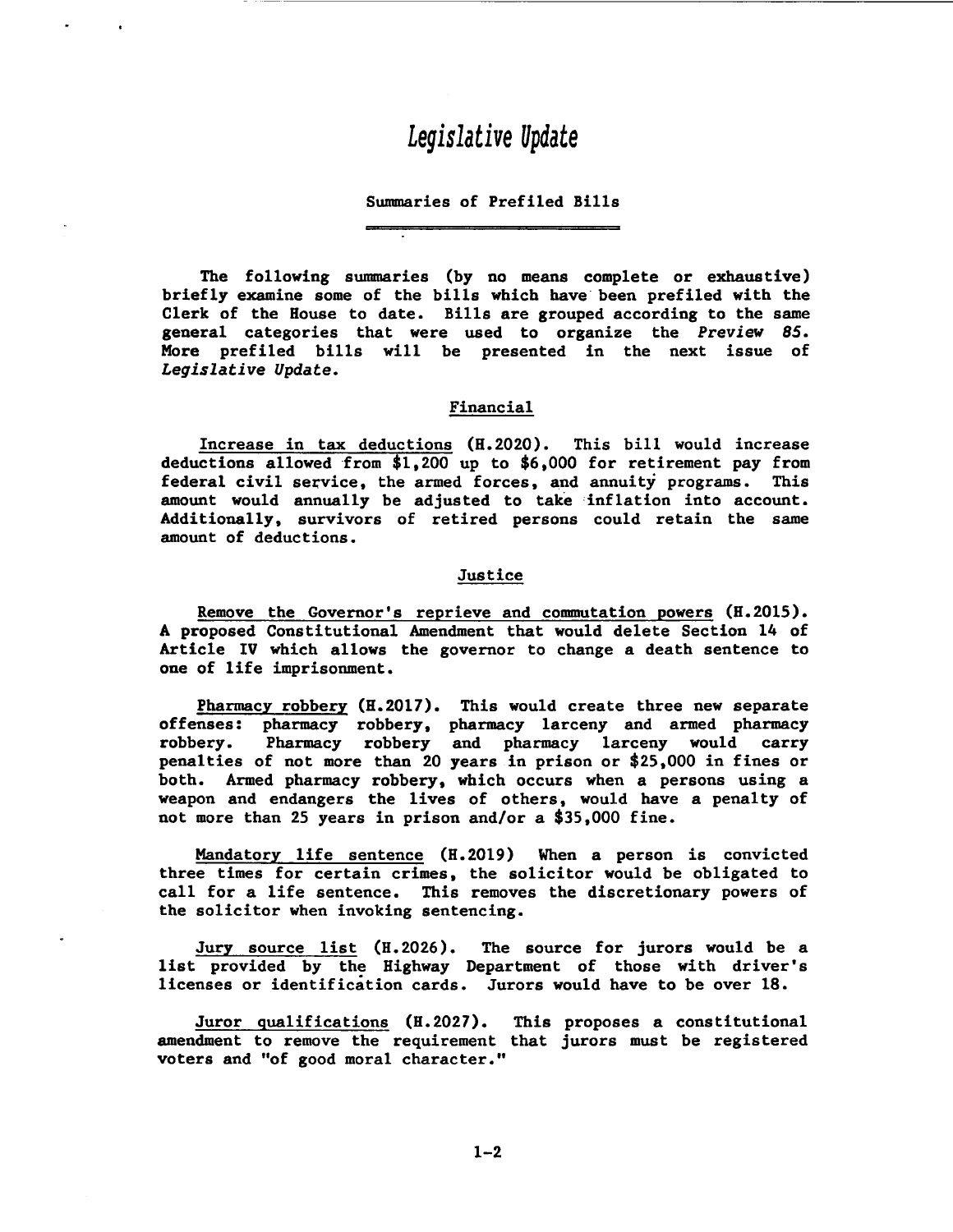### *Legislative Update,* January *8, 1984*

## Transportation and Safety

Windshield wipers and lights (H.2003). This legislation would require that lights be turned on whenever a vehicle's windshield wipers were on, or during times of rain or fog.

#### Government Operations

Polls to open at 7:00 am (H.2001). Just what it says: during elections polls must be opened at seven in the morning, instead of the present time of eight o'clock.

Registration by mail (H. 2002). Another law that means what it says: voters could sign up by mail.

Filing for elections (H.2016). This bill would require that a person could file for election to only one statewide or multicountry office at a time.

Conduct of primaries (H.2029). Would require the State Election Commission and county election commissions to conduct primary elections other than municipal primaries. The bill also provides procedures for operations.

### Health

Termination of electric service (H.2036) This bill would prohibit the electric and utility companies from shutting off service to a residential customer from December 1 through March 31.

## Families and Children

Unattended children in cars (H.2012). It would be a misdemeanor to leave a child unattended in a motor vehicle, with a penalty of a fine between \$100 and \$300 and a sentence between 30 and 90 days. A "child" is defined as being under the age of 13. A child is "unattended" when he or she is without the supervision of a person 16 years or older, "physically in the motor vehicle with the child."

Division of marital property (H.2008). This bill gives guidelines for courts in dividing property acquired during marriage. It requires the court to take into account such factors as: 1) duration of the marriage; 2) age, health, skills and other circumstances of each of the parties; 3) custody ob,ligations regarding children; 4) contribution of each party to the property; 5) value of the property to be divided: Certain exempt property and other items are also addressed in the legislation.

## Interstate Banking Bill Already Showing Results

Last session legislation was passed allowing South Carolina to participate in a system of regional interstate banking (H.3743, Act 395). The law would go into effect in July, 1986, and covers the southeast region of the country. Similar legislation passed in Florida, Georgia and North Carolina takes effect in 1985.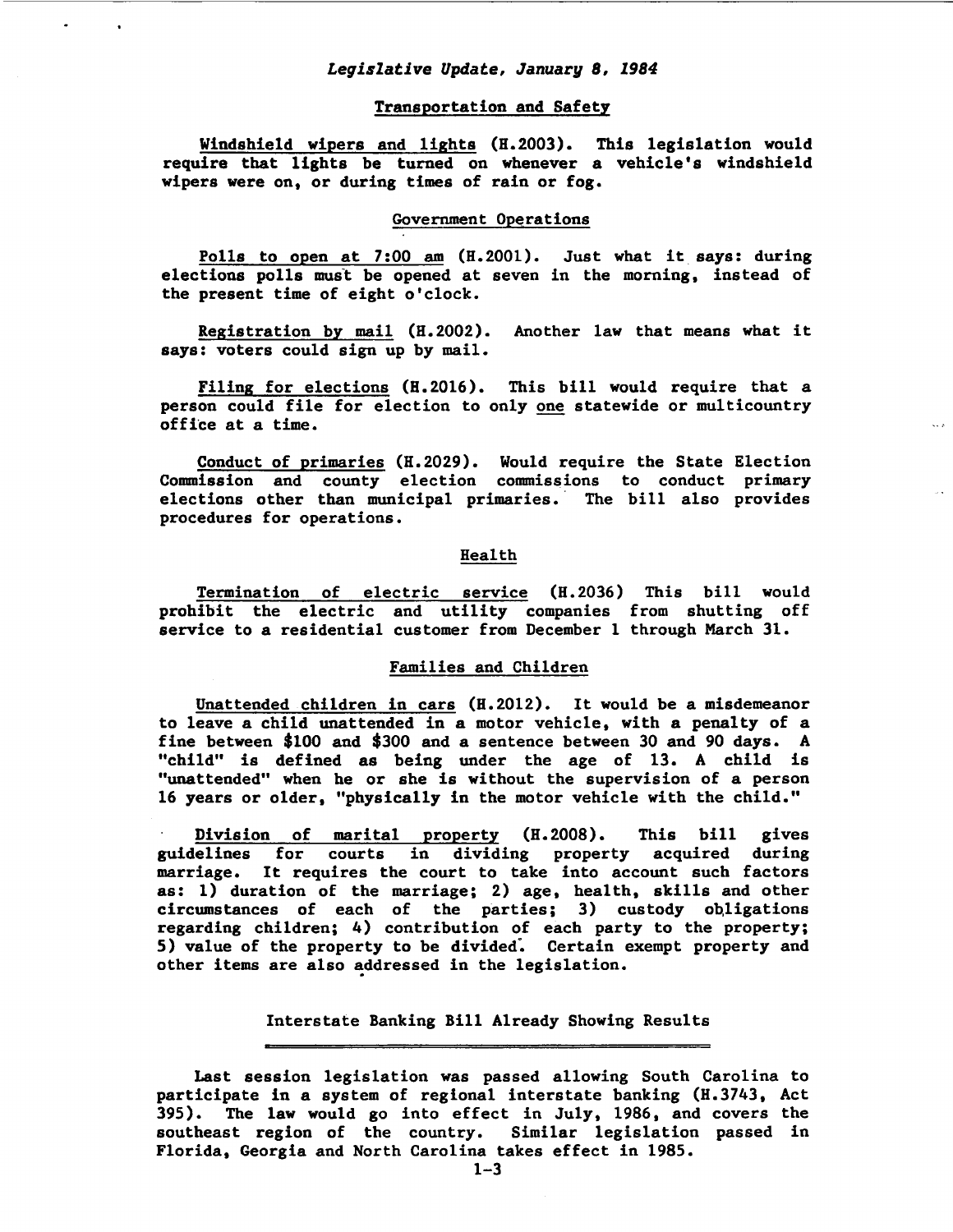## *Legislative Update, January 8, 1984*

Supporters of the measure said that it would increase the flow of capital into South Carolina and help the state's economy. Recent reports indicate that the law has already helped a segment of the state's economy: shareholders of bank stock. According to Associated Press reports the "stock prices of South Carolina's major banks have increased dramatically." The AP notes that stock values of South Carolina National, C&S, Bankers Trust and Southern Bank increased from 8% to 13% during November.

## When Do Other Legislatures Convene?

Most state legislatures seem to favor the second week in January to convene their sessions, but a few wait until April before getting started. Maine got started early with a December meeting; and Kentucky isn't even having a session this time-the legislature there meets every other year. The table below gives· the convening dates for the 1985 state legislatures:

| December $4, 1984$ | January 9   | January 15        |
|--------------------|-------------|-------------------|
| Maine              | Connecticut | New Mexico        |
|                    | Illinois    | Wisconsin         |
| January 1 *        | Maryland    |                   |
| Pennsylvania       | Michigan    | January 16        |
| Rhode Island       | Missouri    | Hawaii            |
|                    | Nebraska    | North Carolina    |
| January 2          | New York    |                   |
| Colorado           | Vermont     | January 21        |
| New Hampshire      | Virginia    | Alaska            |
| Massachusetts      |             | <b>Nevada</b>     |
| January 7          | January 14  | February 13       |
| California         | Arizona     | West Virginia     |
| Idaho              | Arkansas    |                   |
| Indiana            | Georgia     | April 2           |
| Montana            | Iowa        | Florida           |
| <b>Ohio</b>        | Kansas      |                   |
|                    | Oregon      | April 15          |
| January 8          | Utah        | Louisiana         |
| Delaware           | Washington  |                   |
| Minnesota          |             | <u>April 16</u>   |
| Mississippi        |             | Alabama           |
| New Jersey         |             |                   |
| North Dakota       |             | <b>No Session</b> |
| Oklahoma           |             | Kentucky          |
| SOUTH CAROLINA     |             |                   |
| South Dakota       |             |                   |
| Tennessee          |             |                   |
| Texas              |             |                   |
| Wyoming            |             |                   |

\* Hmmmmm? Source: *State Government News,* December, 1984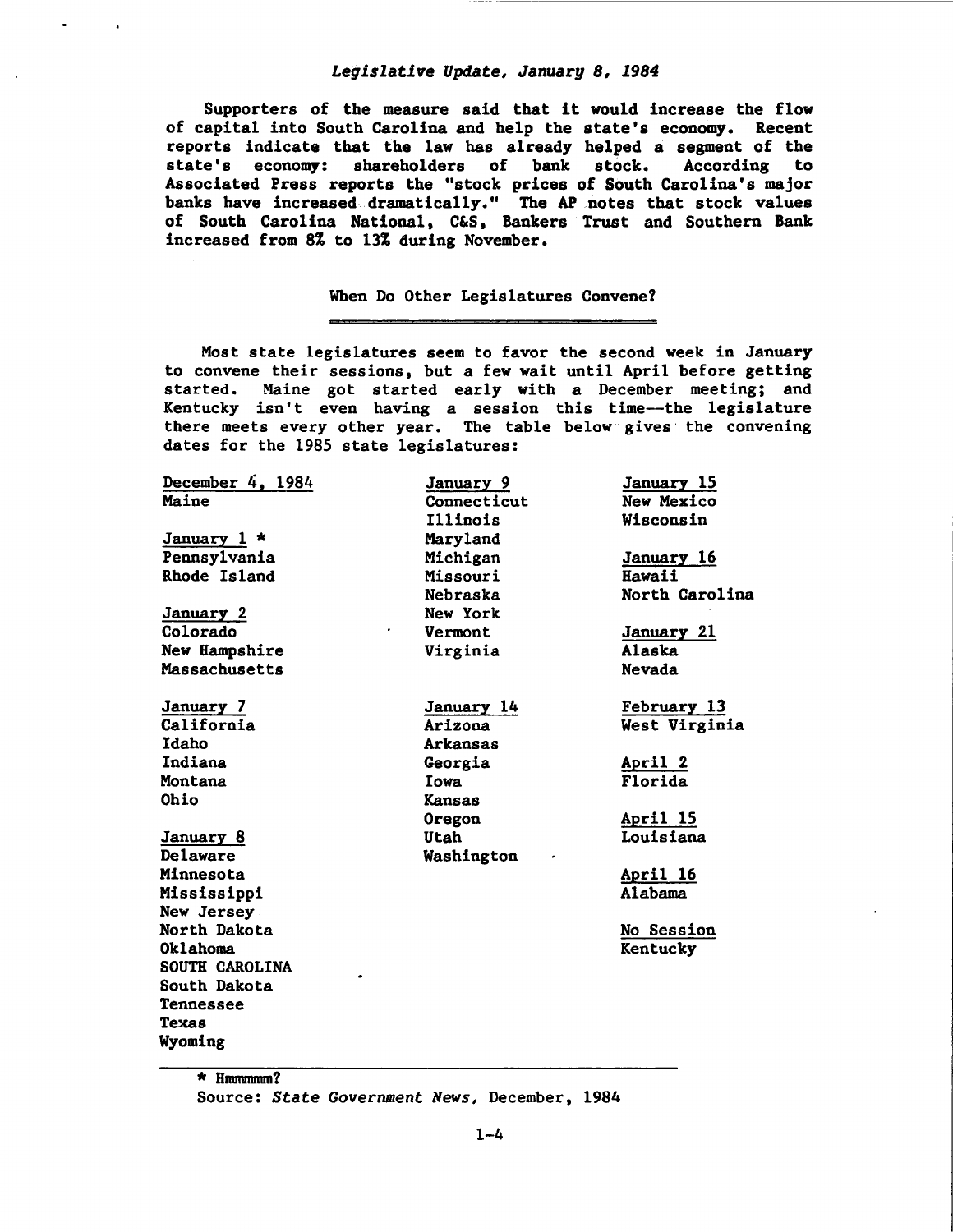## The Death Penalty in South Carolina: An Overview

### Editor's Note

In December, 1984, the execution date of Joseph Carl Shaw was set for January 11, 1985. Later in the month Governor Riley refused Shaw's appeal for clemency, making it almost certain that later this week Shaw will be the first person executed in South Carolina in 22 years. This Research Report gives a background on the recent history of the death penalty in South Carolina.

### The Current Situation in South Carolina

Section 16-3-20 of the South Carolina Code of Laws establishes the death penalty for those found guilty of murder under certain circumstances. These circumstances are murders committed during the commission of the following other crimes:

Rape, attempted rape, kidnapping, burglary, armed robbery, larceny with the use of a deadly weapon, housebreaking, killing by poison, or lying in wait.

Additional circumstances include: murder committed for hire, murder of a law-enforcement or correctional officer, premeditated murder, and prior conviction of more than one previous murder.

There are presently 35 inmates on death row in South Carolina. Under the judicial process all persons sentenced to execution go through a lengthy appeals process. At this time Joseph Carl Shaw, convicted in 1977 for murder and other crimes, has apparently completed the appeals process. Once the state Supreme Court gives official notice that it recognizes the end of the appeals process, the date for execution is set by law as the fourth Friday thereafter.

#### The Death Penalty Is Struck Down, Then Restored

On the last day of its 1971 term the United States Supreme Court issued a ruling on the case of Furman v. Georgia. The Court struck down existing capital sentences affecting approximately 600 inmates nationally.

The majority of the Court objected to the "arbitrary and discriminatory way in which the death sentence has been imposed in the United States." (See S.C. Law Review, Vol. 24, page 764)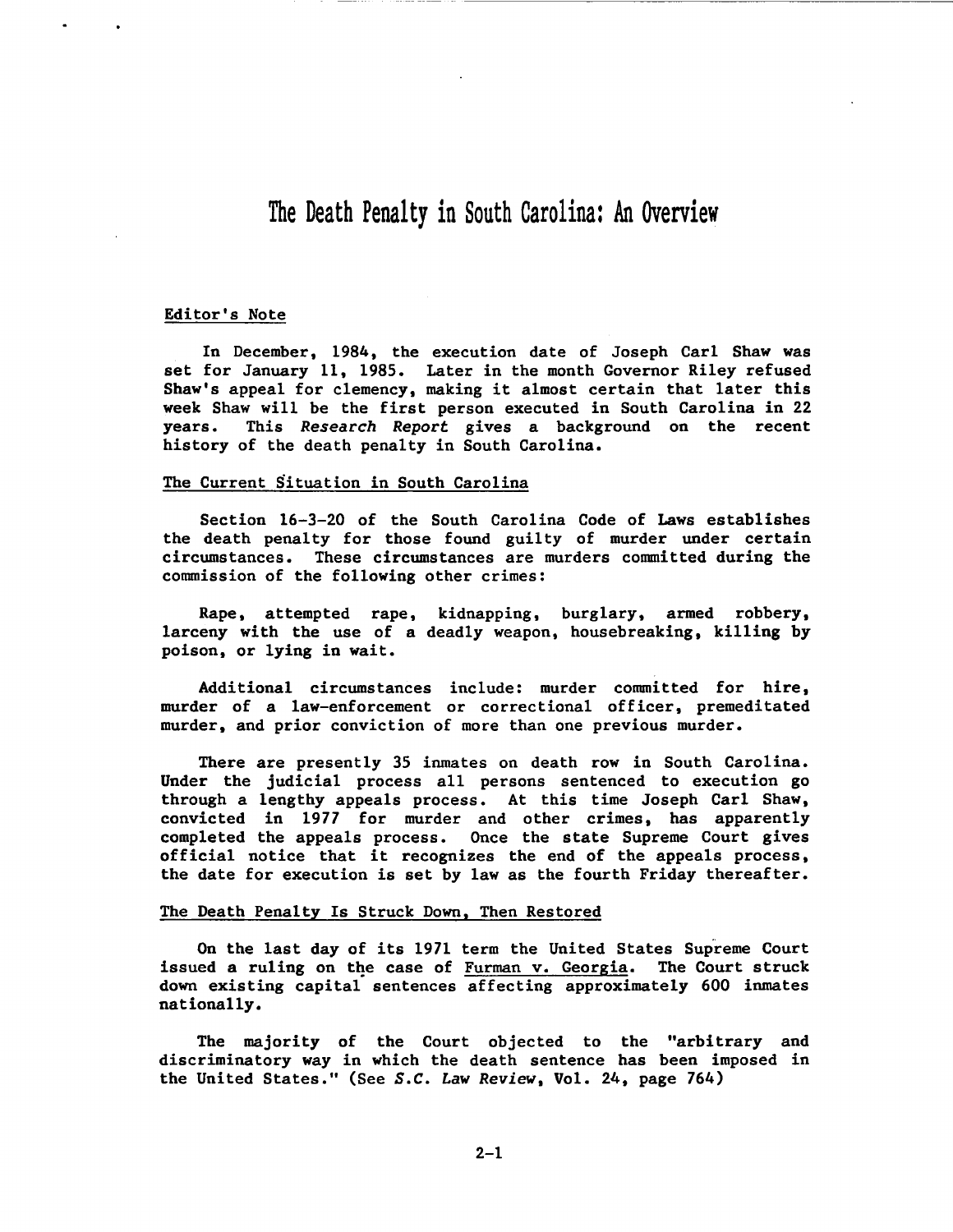One specific problem the Court found with existing sentencing processes was the wide discretion juries and judges had in imposing the death sentence. The lack of guidelines and the flexibility of juries and judges could lead to the arbitrary and/or capricious use of the death penalty. In other words, there was no fair and uniform operation of capital punishment.

An article in the *S.C. Law Review* examining the Court decision and surveying the death penalty in South Carolina noted that executions bad been declining in the state. There had also been many reversals of death sentences, many of the reversals made by the S.C. Supreme Court based on state rather than federal laws. The decline in executions, in the words of the article, "was the reflection of deeply felt doubts within the system of justice of the propriety of capital punishment itself." (Vol. 24, page 774)

The last execution in South Carolina had been on April 20, 1962, when two men were electrocuted, one for murder and one for rape. In 1971, at the time of the Supreme Court decision, there were 27 prisoners on death row.

The restoration movement started almost immediately after the Supreme Court decision. In 1972 both Florida and California enacted new laws regulating capital punishment. South Carolina also revised its laws relating to the death penalty making the sentence mandatory for certain crimes. In 1977 there was a challenge to the new procedures.

In the case of State v. Rumsey, the South Carolina Supreme Court held that the state's death penalty statute was unconstitutional in light of a 1976 ruling of the U.S. Supreme Court.

The Court found that mandatory sentencing prevented the jury from considering mitigating conditions which might exist. The Court noted that there is a fine line between total jury discretion in sentencing and complete inability of the jury to consider mitigating circumstances.

In other words, it is unconstitutional for juries to have complete choice in giving the unconstitutional for them to have no choice. penalty and equally

The Court did not strike down the death penalty per se, but stated that it "is constitutional if the type of offenses upon which it may be imposed is limited and defined, and if the trier can consider relevant facts which have been statutorialy defined." *(S.C.* Law *Review,* Vol: 29, page 88)

To meet these conditions the General Assembly amended the statute in 1977 to provide for a two-part, or bifurcated trial. The first part establishes the guilt or innocence of the accused; the second part establishes the sentence for those convicted.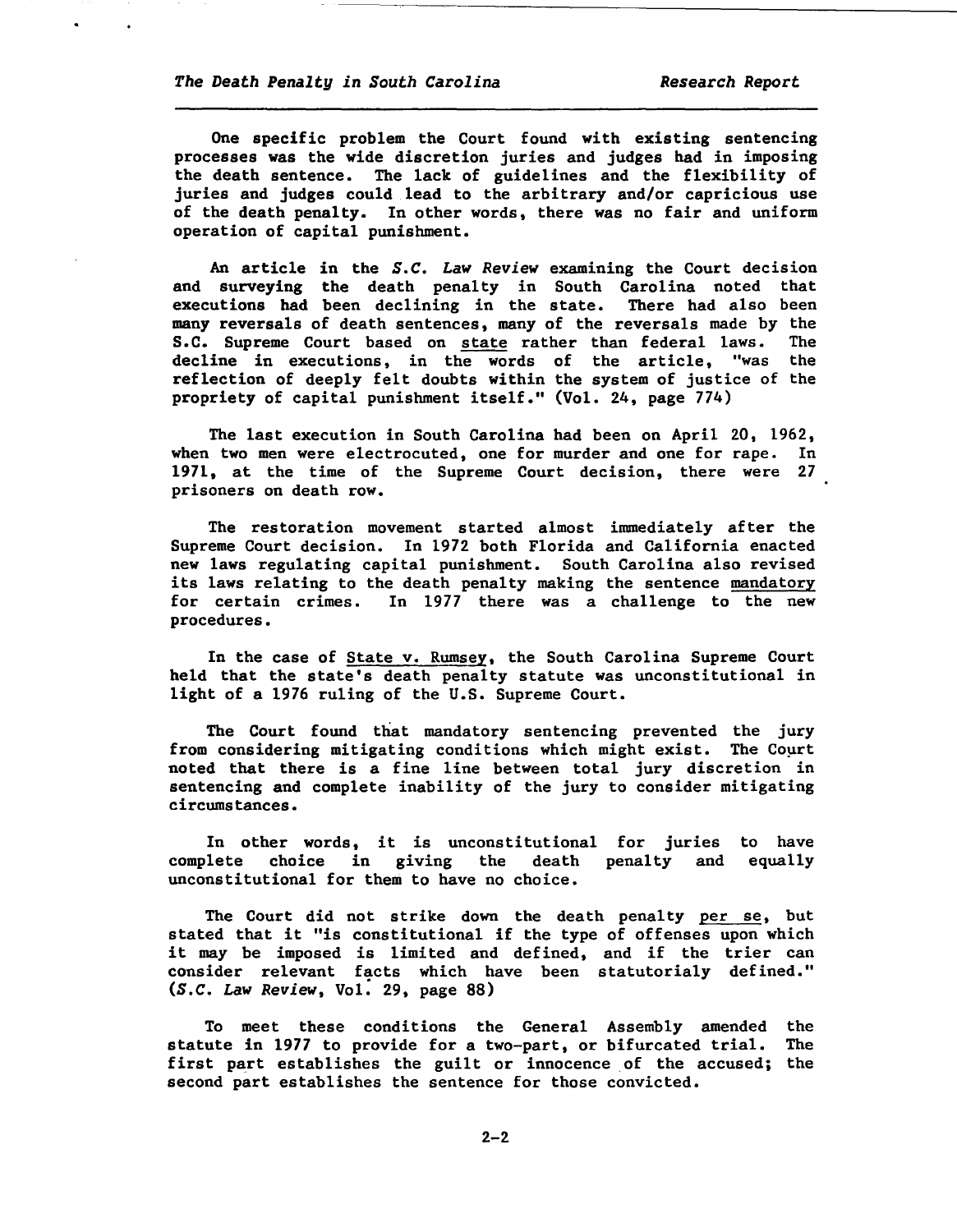During the sentencing portion the state must show that sufficient aggravating circumstances exist to justify the death penalty. Any evidence showing aggravating circumstances must have been made known to the defendant in writing prior to the trial. In addition, any mitigating circumstances must be considered before sentencing

Aggravating circumstances include murder committed during the commission of other crimes as listed above (rape, kidnapping, etc.). Mitigating circumstances are:

- a) Defendant has no significant history of prior violent crimes.
- b) The murder was committed under the influence of extreme mental or emotional disturbance.
- c) The victim was a participant in the defendant's conduct or consented to the act.
- d) The defendant was an accomplice in a murder committed by another and participation was relatively minor.
- e) The defendant acted under duress or domination of another person.
- f) The capacity of the defendant to understand his criminal actions was substantially impaired.
- g) The age or mentality of the defendant at the time of the crime.
- h) The defendant was provoked by the victim into committing murder.
- i) The defendant was below the age of eighteen at the time the crime was committed.
- j) Other mitigating circumstances that may exist.

### Death Penalty Upheld

On May 25, 1979, the S.C. Supreme Court affirmed the death sentences of Joseph Carl Shaw and James Terry Roach. Shaw and Roach had pleaded guilty to charges of murder while in commission of rape, kidnapping, and armed robbery. Their victims were Thomas Taylor, aged 17, and Carlotta Hartness, aged 14. Sufficient aggravating circumstances existed to warrant the death penalty.

The state Supreme Court referred to the 1976 case of Gregg v. Georgia which had been argued before the U.S. Supreme Court. The high court had held that the procedures used by Georgia in setting the death penalty were constitutional; these were the procedures on which S.C. modeled its capital punishment statute.

The state Supreme Court upheld the death penalties because the standards used guided the discretion of the sentencing authority by requiring judge or jury "to contemplate the circumstances of the crime and the character of the defendant before imposing the penalty of death." *(S.C.* Law *Review,* Vol. 32, page 84) In other words the law provided that the judge or jury did not have total discretion in setting the death penalty, and that guidelines required that the unique qualities of the offense and the offender be considered.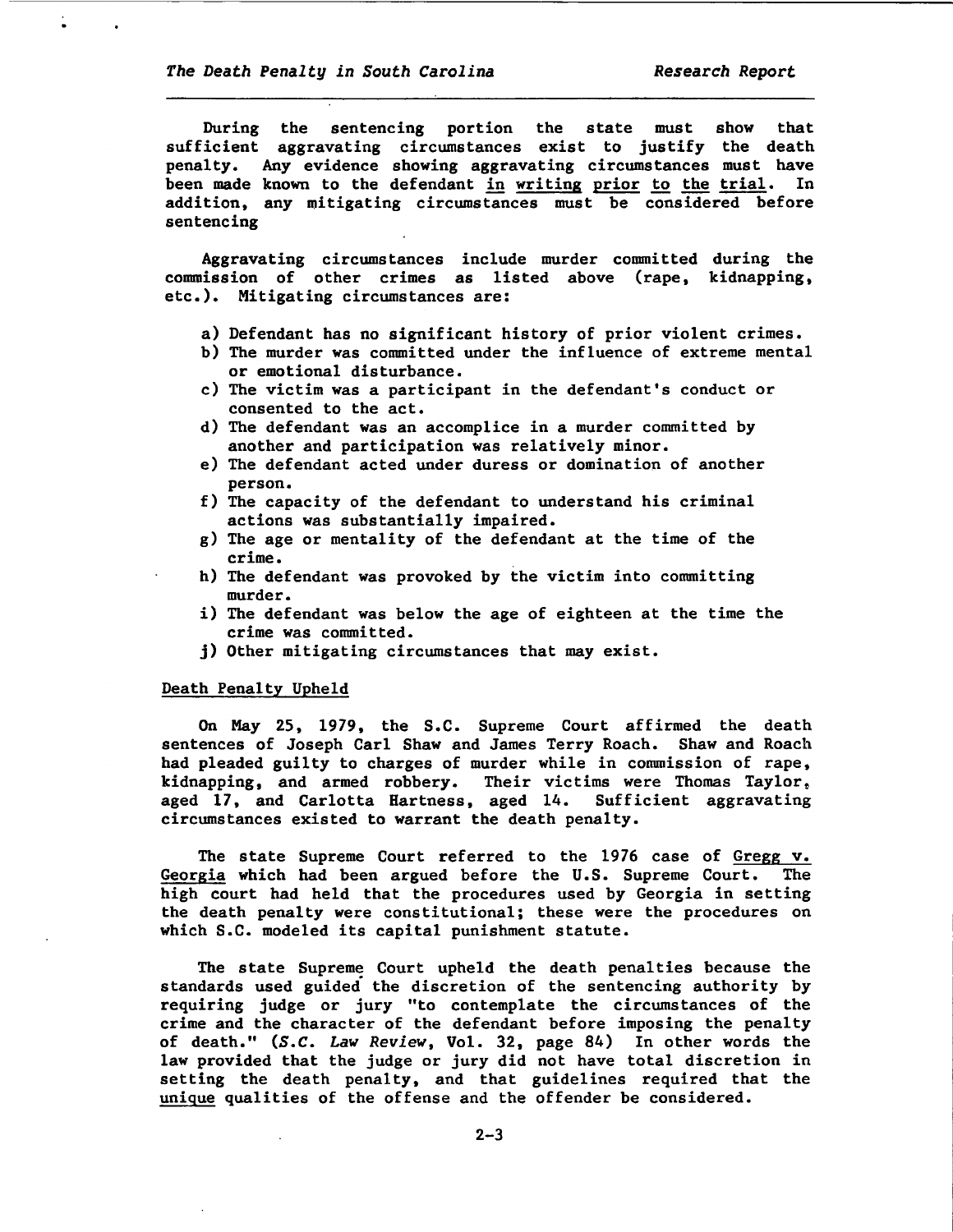..

There remained further legal maneuvers, including appeals to the United States Supreme Court, but in the middle of December, 1984, Shaw was sentenced to be executed on January 11, 1984.

## The Death Penalty in Other States

The death penalty issue is not limited to South Carolina. In those states which have capital punishment (see Table 1) there is frequent debate on the subject. Since this *Research Report* is primarily historical these debates will not be reviewed here.

In general, the trend has been similar to that in South Carolina: a movement away from the death penalty in the early 1970s, followed by a return to capital punishment. Two recent state supreme court rulings illustrate.

In Massachusetts the 1982 death penalty law was ruled unconstitutional because it encouraged defendants in murder cases to plead guilty rather than risk facing capital punishment after a jury trial. The wording of the law prevented a death sentence for a defendant who pled guilty to first-degree murder, but allowed a defendant convicted by jury trial to be executed. The court found this situation unfair--not the idea of capital punishment. It stated "we do not consider that our invalidation of this statute is equivalent to prohibiting the imposition of the punishment of death."

The Montana Supreme Court has taken action to speed up the appeals process. Two routes of appeals were available to condemned prisoners in that state: an ordinary appeal of conviction and sentence by the inmate, and an automatic review to determine whether the sentence was properly imposed. These two routes are now to be conducted simultaneously, and, in addition, an inmate must give notice of appeal within 20 days of sentencing. *(From the State Capitals: Justice Policies,* November 19, 1984)

## Conclusion

In the early 1970's it seemed as if the death penalty would soon be a thing of the past. Opponents of capital punishment have often argued that it violates Article 8 of the U.S. Constitution, which forbids "cruel and unusual punishment." However, the U.S. Supreme Court never held that the death penalty, in and of itself, was unconstutitional. The Court has insisted that the procedures safeguard the rights of a person to be sentenced in a fair and uniform manner, so that the death penalty is not imposed "in an arbitrary and capricious manner."

The relevant statutes in South Carolina meet these requirements by providing for a two-part (bifurcated) trial, the first part of which determines guilt or innocence, the second part which sets the sentence. In cases where the death penalty is imposed the rights of the convicted are further protected by a lengthy review and appeals process.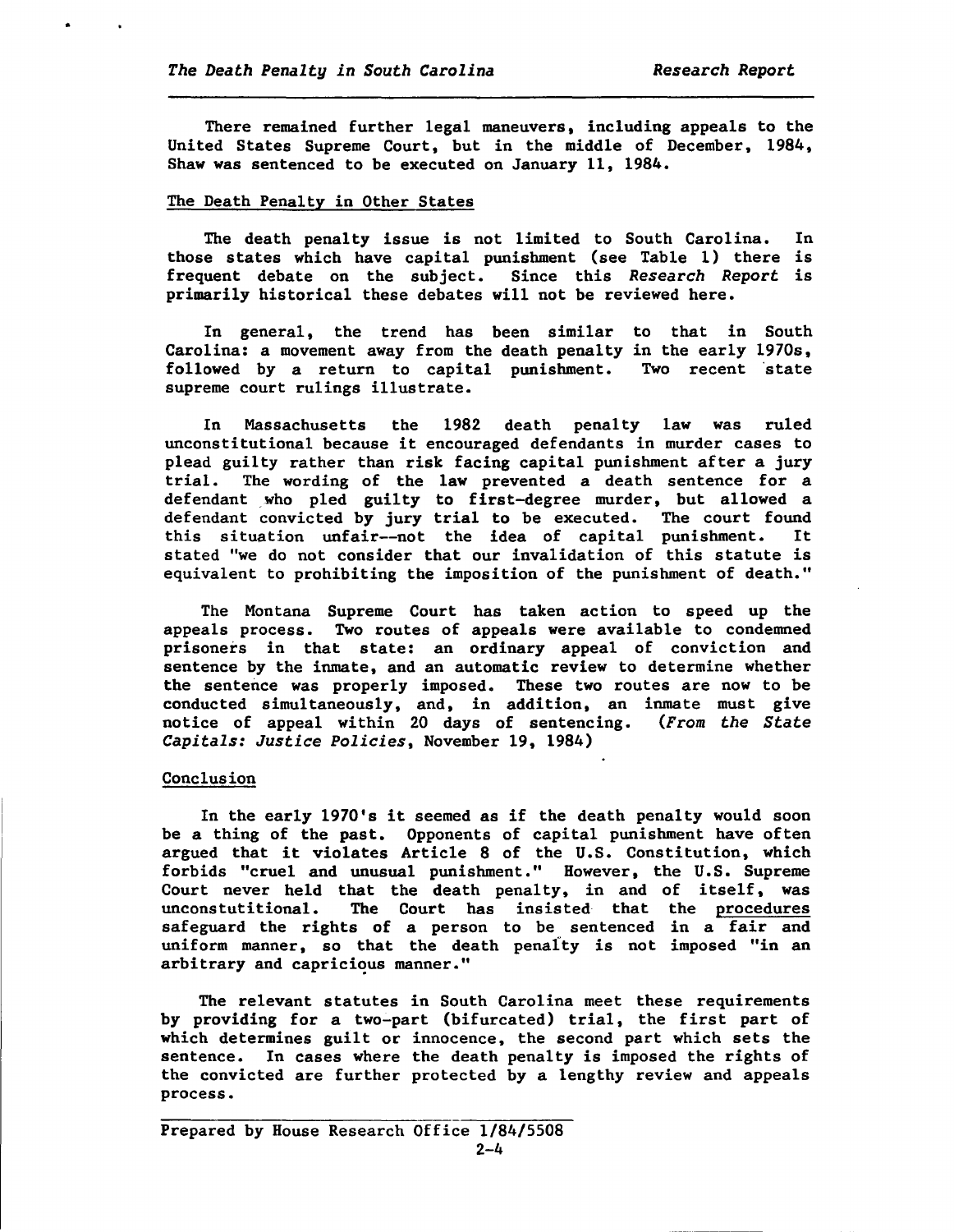$\bullet$ 

 $\ddot{\phantom{0}}$ 

 $\mathcal{A}$ 

| TABLE 1 |  |  |                                         |  |
|---------|--|--|-----------------------------------------|--|
|         |  |  | STATES WITH CAPITAL PUNISHMENT STATUTES |  |

|                 | Method of                      |                  | Method of        |
|-----------------|--------------------------------|------------------|------------------|
| State           | Execution                      | State            | Execution        |
| Alabama         | Electrocution                  | Nebraska         | Electrocution    |
| Arizona         | Gas chamber                    | Nevada           | Lethal injection |
| Arkansas        | Lethal injection               | New Hampshire    | $\star$          |
| California      | Gas chamber                    | New Jersey       | Lethal injection |
| Colorado        | Gas chamber                    | New Mexico       | Lethal injection |
| Connecticut     | $\star$                        | New York**       | Electrocution    |
| Delaware        | Lethal injection               | North Carolina   | Gas chamber or   |
| Florida         | Electrocution                  |                  | lethal injection |
| Georgia         | Electrocution                  | <b>Ohio</b>      | Electrocution    |
| Idaho           | Lethal injection               | Oklahoma         | Lethal injection |
|                 | or firing squad                | Pennsylvania     | Electrocution    |
| Illinois        | Lethal injection               | South Carolina   | Electrocution    |
| Indiana         | Electrocution                  | South Dakota     | ÷                |
| Kentucky        | Electrocution                  | <b>Tennessee</b> | Electrocution    |
| Louisiana       | Electrocution                  | Texas            | Lethal injection |
| Maryland        | Gas chamber                    | Utah             | Firing squad     |
| Massachusetts   | ∗                              | Vermont          | ÷                |
| Mississippi     | Gas chamber                    | Virginia         | Electrocution    |
| <b>Missouri</b> | Gas chamber                    | Washington       | Lethal injection |
| Montana         | Lethal injection<br>or hanging | Wyoming          | Gas chamber      |

\* State has capital punishment statute, but no sentences imposed \*\* Part of penalty invalidated by NY Court, questions on certain sections still unanswered. Source: *The Book of the States, 1984-85* 

 $\bullet$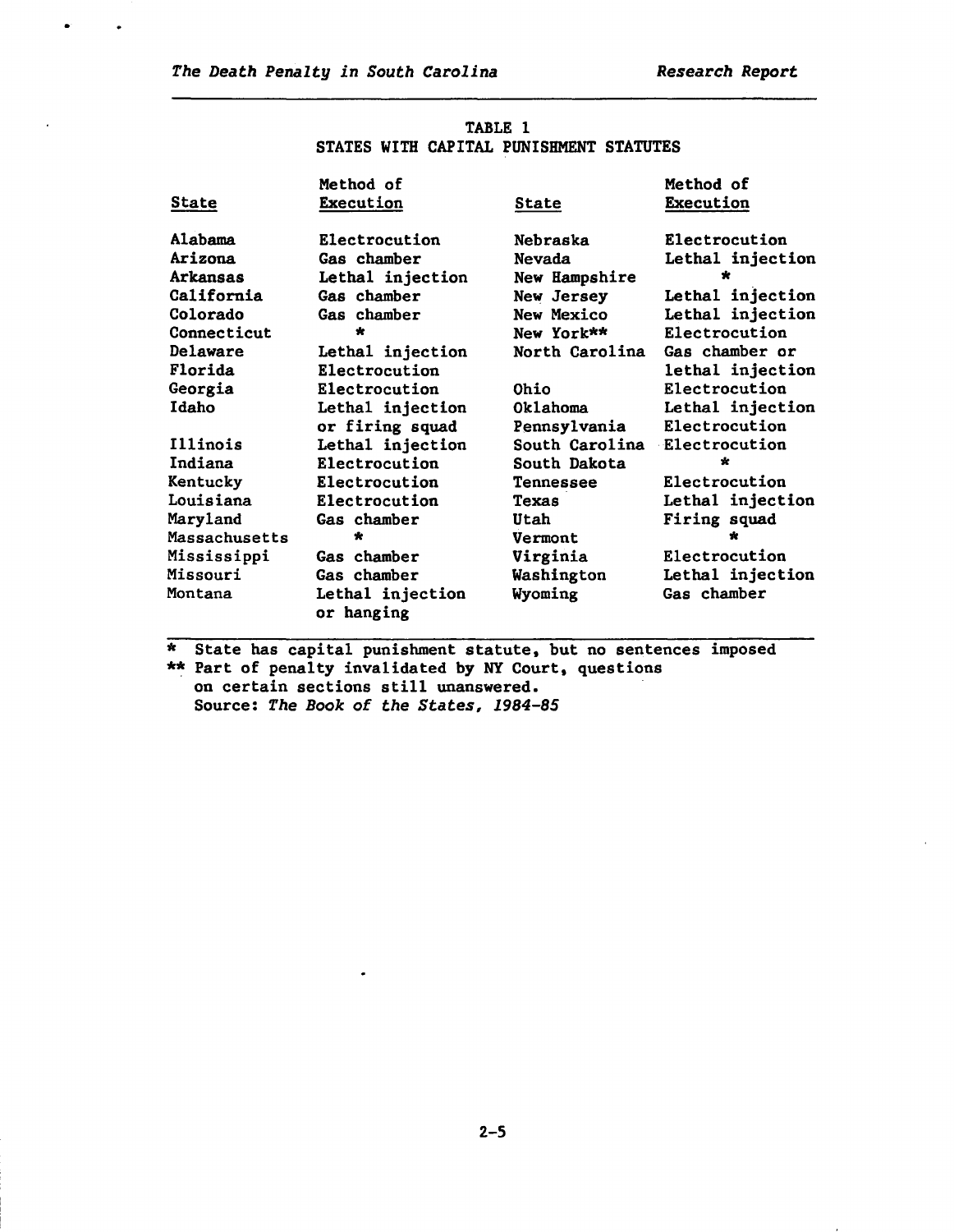# Budget Background 85\*

#### Swmnary

During the early part of the 1980's effects of the national recession caused South Carolina to implement actions such as hiring freezes, personnel service fund reductions, and use of the general reserve fund to cover year-end deficits. Economic recovery in 1984 brought additional funds into the state treasury; the General Assembly gave full funding to the major state formulas in one year. Now, however, economic growth has slowed to the point where revenues cannot cover the expenses committed during last session. A brief review of the situation follows.

#### Background

The 1984-85 Appropriation Act had \$228 million of new revenue above 1983-84 appropriations,  $$116$  million of surplus revenue, and \$192 million in extra sales tax for the Education Improvement Act. With this additional income the General Assembly took the following actions:

- 1. Full funding of the 5% general fund reserve;
- 2. Full funding of the Education Finance Formula;
- 3. Full funding of the Higher Education Formula;
- 4. Full funding of the aid to subdivisions formula;
- 5. Funds to cover \$65 million in tax expenditures and phase-outs;
- 6. Funding (surplus and bonds) the first year's compliance of the Nelson v. Leeke lawsuit;
- 7. State employee 6% base pay increase and 2% merit increase;
- 8. Health insurance increases and new dental insurance program;
- 9. Additional funding for other state priorities.

Generally 1985-86 revenues are projected to grow at 5.6%; this would mean \$172 million in new revenues appropriations. As of December 31, 1984, the Board of Economic Advisors estimated that total revenue would be \$172,542,451. This breaks down as shown on the following page. above the 84-85

\*Information for this special *Research Report* is provided by the staff of the House Ways and Means Committee, Scott Inkley, Director. Their assistance is greatly appreciated. Members should take note that these figures are accurate as of early January, 1985, and are subject to revision.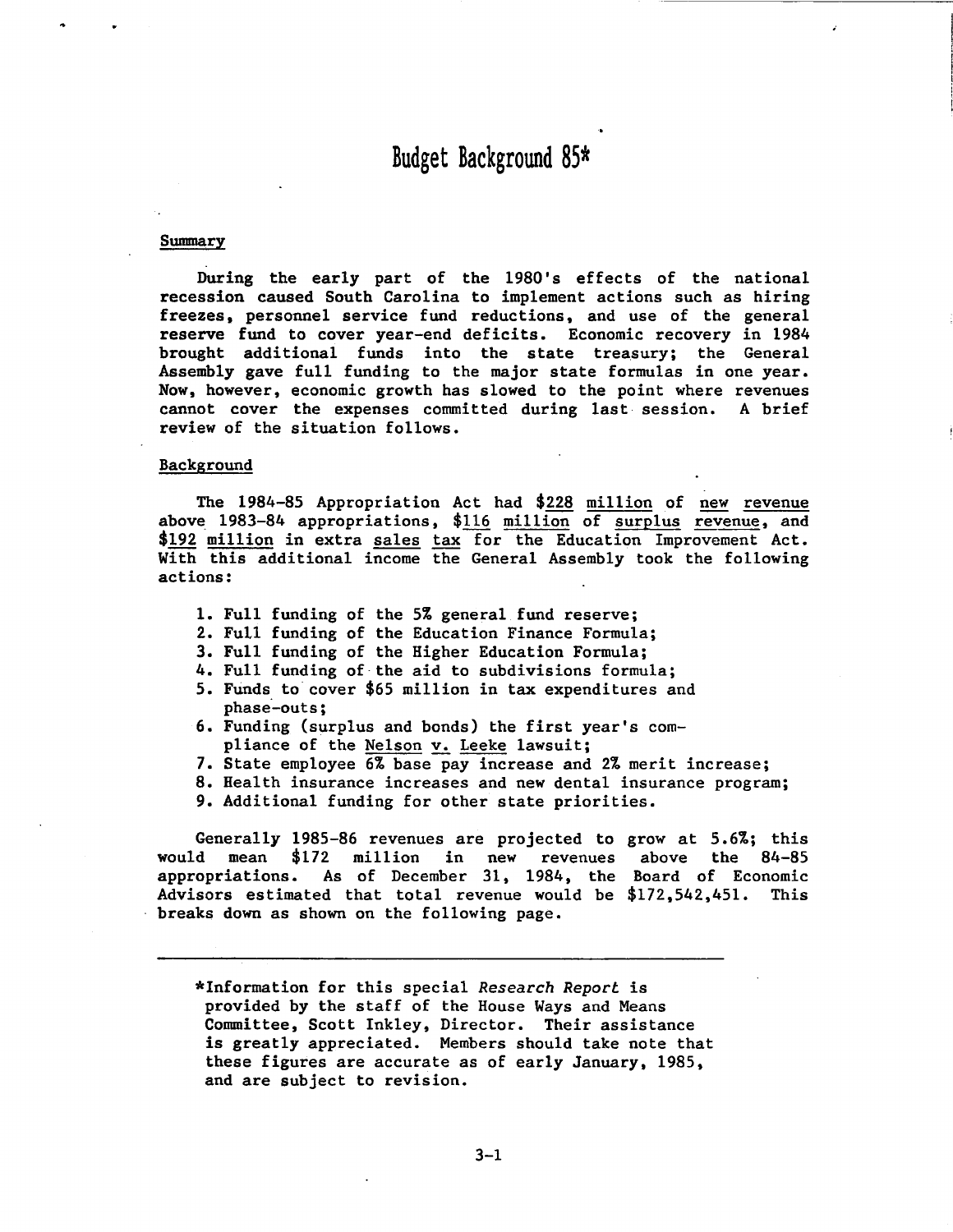...

START WITH \$3,822,780,277 Projected general fund revenue, 85-86 DEDUCT (328,833,740) (948,140,000) (36,000,000)  $(7,500,000)$ \$2,502,306,537 MINUS (2,349,764,086) Current sales tax exemptions Current income tax exemptions Food rebate (sales tax) Indexation at SO% 1985-86 BEA Revenue Estimate 1984-85 base budget GIVES YOU 152,542,451 Available revenue for 1985-86 ADD \$ 20,000,000 BEA revision on 12-31-84 TOTAL OF 172,542,451 Available as of 12-31-84

Of this sum available to the State, however, \$157,206,753 has already been either allocated through annualization factors, statutory commitments, or formula funding, or has been lost in revenue through adjustments. The breakdown is:

| \$25,023,065 | 99% rolling reserve/capital improvement fund                                          |
|--------------|---------------------------------------------------------------------------------------|
| 4,080,000    | Inventory tax phase-out reimbursement                                                 |
| 17,938,165   | Annualize 1984-85 costs for 1985-86                                                   |
| 25,770,338   | Part IV surplus funded recurring items<br>annualized for 1985-86                      |
| 23,591,484   | Rate adjustment for employer contributions                                            |
| 11,000,000   | Aid to subdivisions--100% of formula                                                  |
| 34,349,092   | Education Finance Act--100% of formula at<br>5.1% inflation rate                      |
| 12,172,577   | Higher education--100% of formula, no new<br>components including a vacancy allowance |
| 3,282,032    | Technical education--100% of formula, 2-year<br>phase in                              |
|              |                                                                                       |

157,206,032 Subtotal of necessary expenditures

Beyond these expenses there are requirements for state agency needs, the upcoming costs of new correctional facilities, state employee pay packages, and any additional programs which might be needed, such as indigent health care services.

#### Budget and Control Board Recommendations

The Board has suggested four revenue adjustments. They are: 1. Delete the food rebate; 2. put back the implementation of the 95% rolling reserve until April 1, 1986; maintain indexing at the current 25%; institute a new collection program at the Tax Commission to generate revenues. These will bring in an additional \$76 million in revenue.